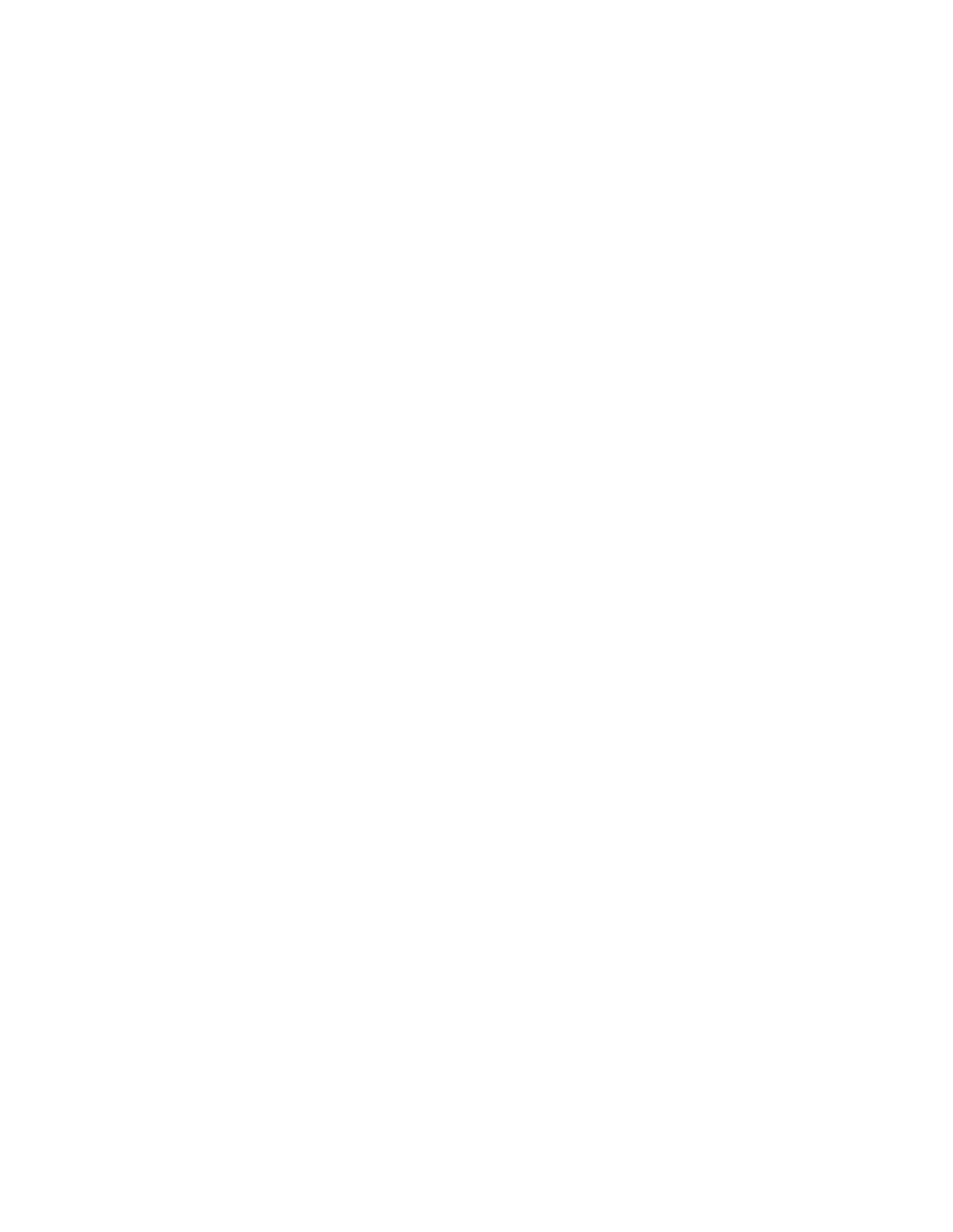Topic: BXB Select Board, 5/31/2022, 7pm Time: May 31, 2022 07:00 PM Eastern Time (US and Canada)

#### Join Zoom Meeting

https://us02web.zoom.us/j/86923882404?pwd=U1NEbTBoTndoNWZRelBXMFRJV3lZd z09

Meeting ID: 869 2388 2404 Passcode: 573597

One tap mobile +13017158592,,86923882404# US (Washington DC) +13126266799,,86923882404# US (Chicago)

Dial by your location +1 301 715 8592 US (Washington DC) +1 312 626 6799 US (Chicago) +1 929 205 6099 US (New York) +1 253 215 8782 US (Tacoma) +1 346 248 7799 US (Houston) +1 669 900 6833 US (San Jose) Meeting ID: 869 2388 2404 Find your local number: https://us02web.zoom.us/u/kbTEAPG9E5

*Judy Reid*

LCTV Production Coordinator jreid@littletonma.org



LCTV website https://www.littletonma.org/littleton-community-television LCTV on YouTube https://www.youtube.com/c/lctv01460 LCTV on demand https://littleton.vod.castus.tv/vod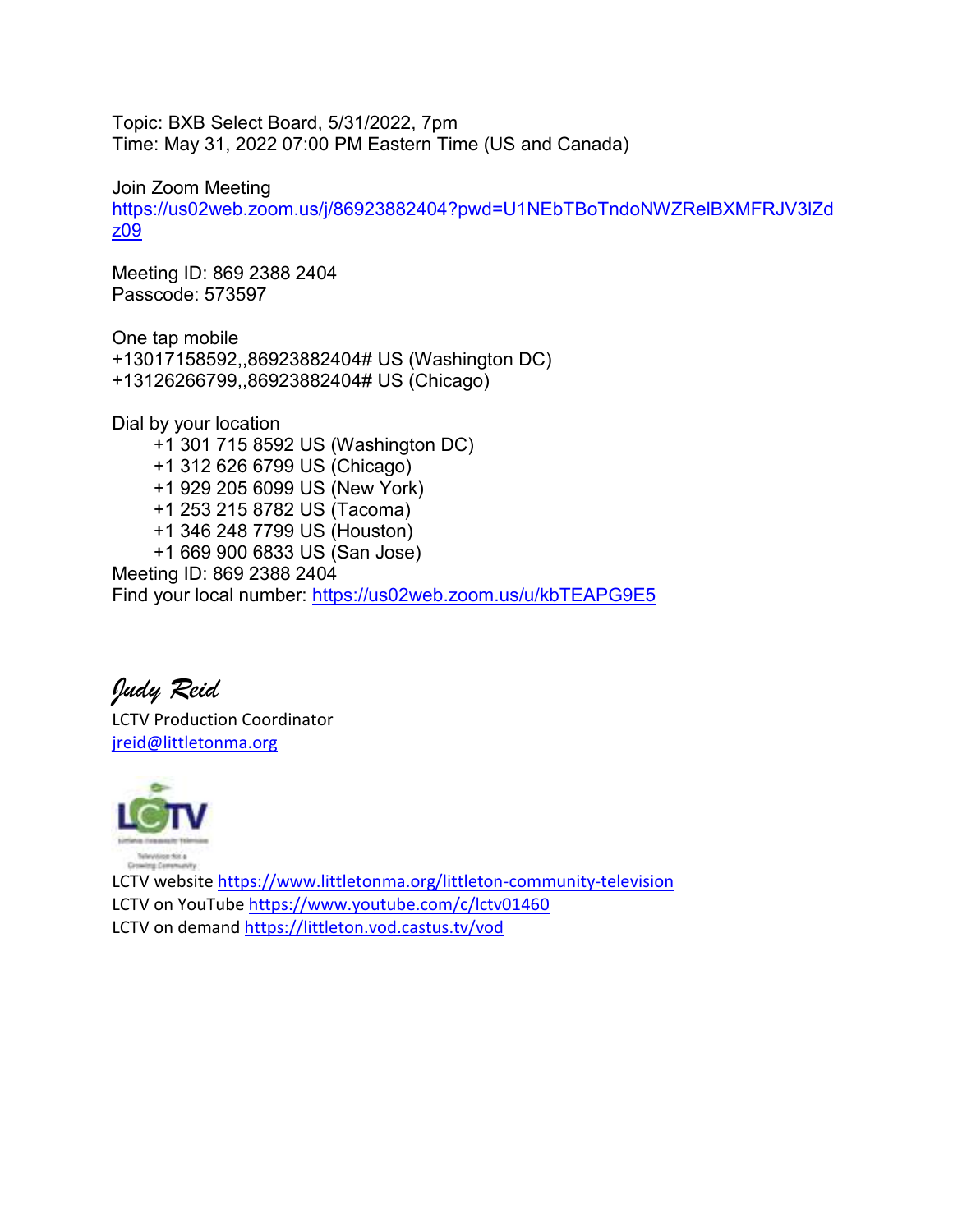#### **DRAFT MOTION(s)**

**2.a. I move to authorize the various transfers within the FY '22 Operating Budget, in accord with MGL Ch. 44 §33B (b), to fund the payment of the Consulting Interim Town Treasurer/Collector as requested by the Town Administrator as approved by the Finance Committee on May 23, 2022.** 

**3. a. I move to enter into executive session under per C30A §21 (a) (5) for the purpose of to investigate charges of criminal misconduct or to consider the filing of criminal complaints and reconvene in public session only for the purpose of adjournment or if action is anticipated.** 

**Note: A roll call is needed to go into executive session.**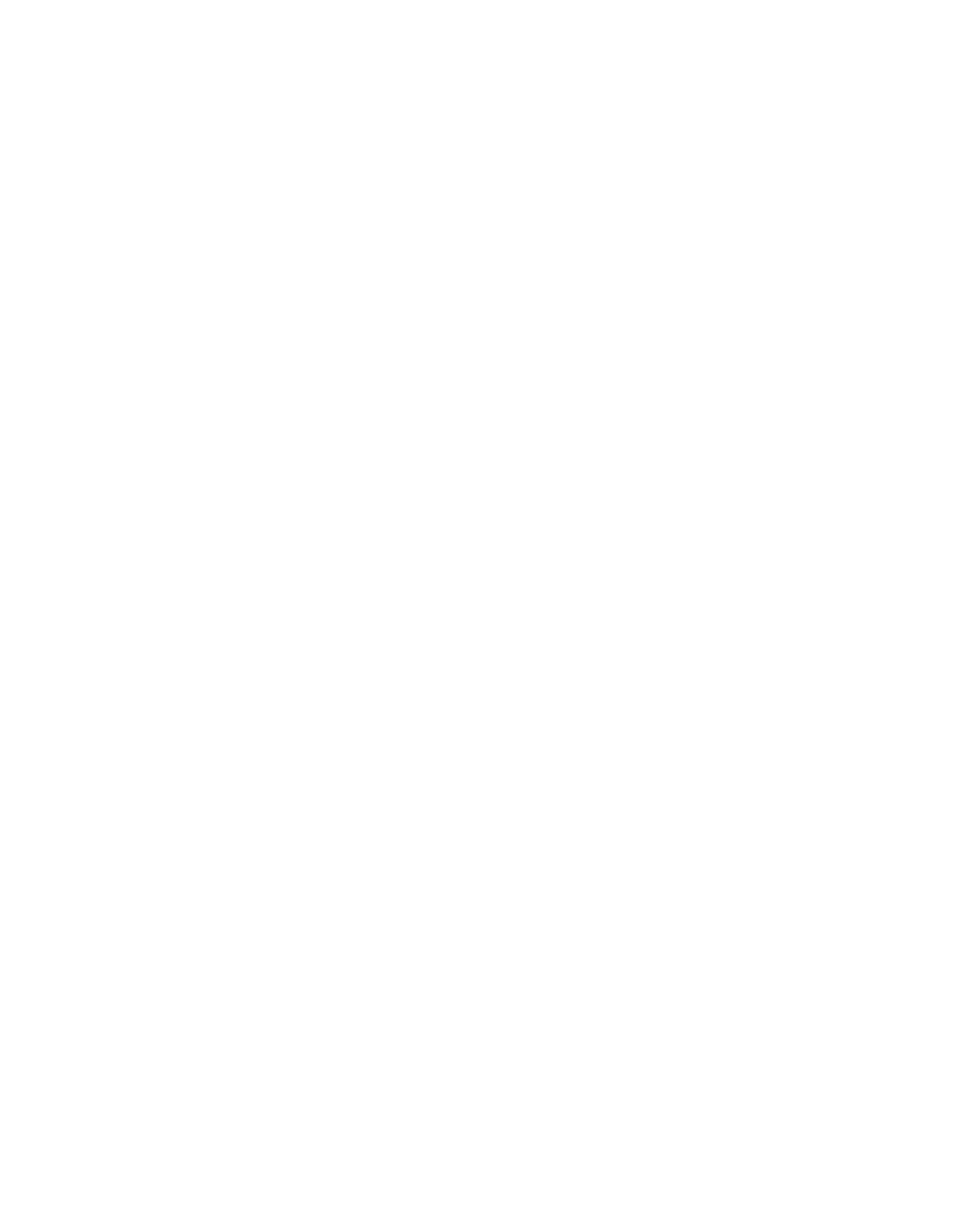

#### **BOXBOROUGH SELECT BOARD**

29 Middle Road, Boxborough, Massachusetts 01719

Phone: (978) 264-1712 **·** Fax: (978) 264-3127

www.boxborough-ma.gov

Wesley Fowlks, Chair Leslie Fox, Clerk John Markiewicz Jennifer Campbell Diana Lipari

#### **MEMORANDUM**

 $\frac{1}{2}$ 

 $\frac{1}{2}$ 

| To:      | SelectBoard                                  |  |
|----------|----------------------------------------------|--|
| From:    | Carter Terenzini, Interim Town Administrator |  |
| Subject: | Miscellaneous 05/31 Agenda Items             |  |
| Date:    | May 25, 2022                                 |  |
| CC:      | R. Hudson                                    |  |
|          |                                              |  |

This is to supplement your packet whenever a full memorandum is no enclosed or information is needed to supplement what may have been provided.

\_\_\_\_\_\_\_\_\_\_\_\_\_\_\_\_\_\_\_\_\_\_\_\_\_\_\_\_\_\_\_\_\_\_\_\_\_\_\_\_\_\_\_\_\_\_\_\_\_\_\_\_\_\_\_\_\_\_\_\_\_\_\_\_\_\_\_\_\_\_\_\_\_\_\_\_\_\_

**3.c.** It has been my experience that well established procedures and processes can lend great stability to an organization. The current Annual report would tell people that you meet on "Mondays as posted". Given the several specials we have had to have and given the staff overload where you were understanding enough to cancel meetings if there was not a "full agenda", that has not worked well from my perspective. In my experience a calendar of  $1<sup>st</sup>$  and  $3<sup>rd</sup>$  or  $2<sup>nd</sup>$  and  $4<sup>th</sup>$  (fill in day of week) has worked well for all to understand. Oft many communities will add a periodic "Workshop" for policy development (goal setting retreats, brainstorming on a topic, OPEX or CAPEX reviews and the like). It is also to codify when a meeting is moved to if it collides with a holiday is helpful also. For instance; if you hold your meetings on the  $1<sup>st</sup>$  and  $3<sup>rd</sup>$  Mondays you will have seven meetings in FY '23 collide with holidays or the Annual Town Meeting. If you hold your meetings on the  $2<sup>nd</sup>$  and  $4<sup>th</sup>$  Mondays you will have three meetings in FY '23 collide with holidays or the Annual Town Meeting. While this will vary from year to year as the dates move toward the leap year calendar but you get a sense of I mean.

 Additionally, the Chair – rightfully in my view – please a major task calendar of things you want to accomplish in any given month is a great way to codify the timing of needed actions (as opposed to someone with institutional knowledge trying to remember them). Her first cut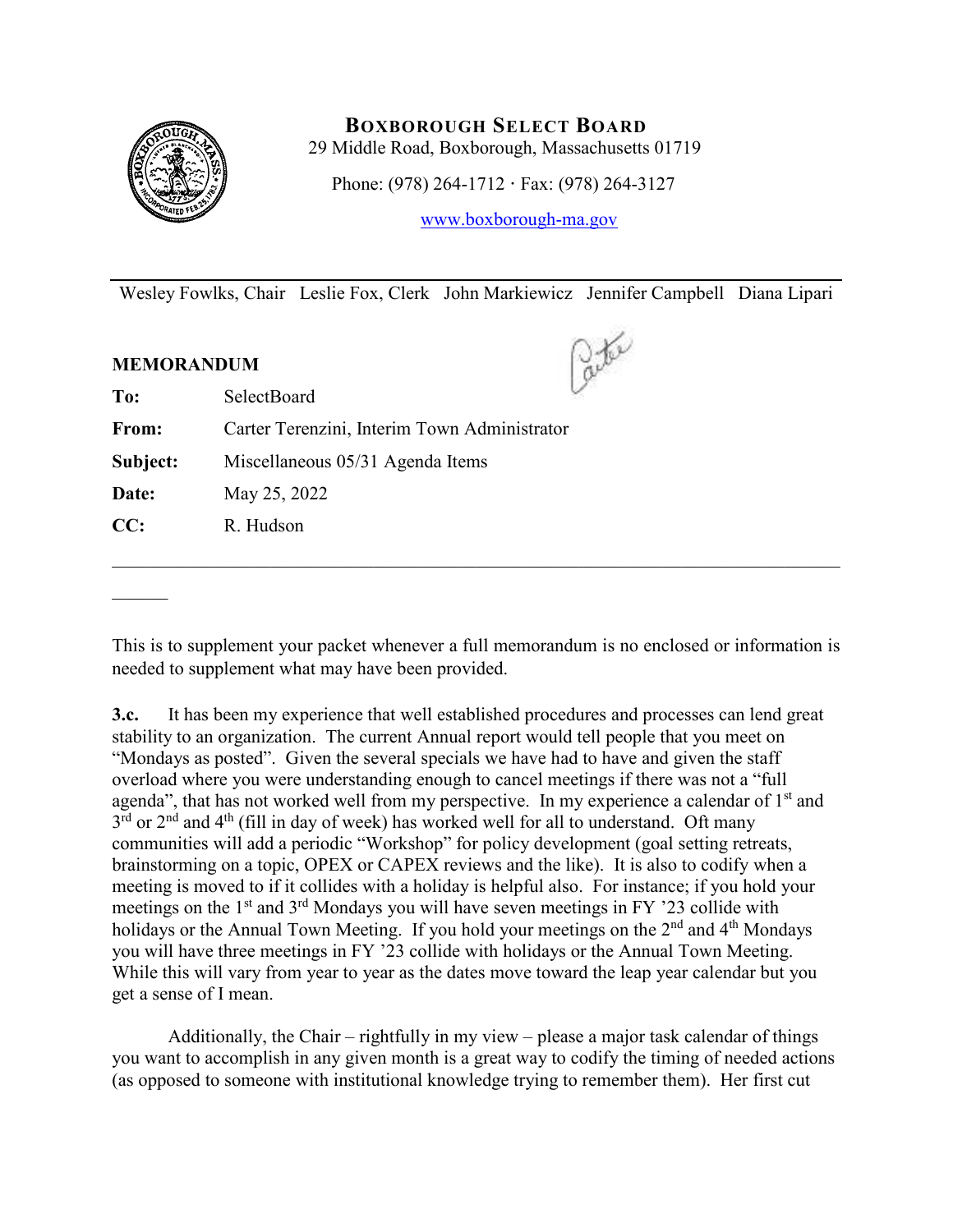Draft is attached as well as the FY '23 holiday calendar. Once we have your thoughts on this we will prepare a final FY '23 Meeting calendar for your action.

**3. d.** The Town Government Study Committee, in recommending the role of the Town Administrator as Chief Operating Officer (and I would submit Chief Financial Officer) recommended that:

- a) The BoS **maintains liaison roles, for communication and guidance** rather than management and direct oversight.
- b) The BoS continues as a policy-making board. The BoS will set priorities, guidelines, and goals… **the BoS will not become involved in the work itself or management of employees.**

Although the Board of Selectmen title has since changed to Select Board, the concept remains the same. I understand the intent to minimize change and preserve the small Town feeling of connection of the staff and volunteers to the SB. However, in my limited time with you, I can tell you that, as it is currently practiced, it has proven most challenging to implement the model of a COO. This was amply demonstrated this past Monday evening when the FinCom asked – not for the Town Administrator to be present – but for the SB Liaison to be present. I have had other Committees – and Department Heads – tell me "but I spoke to my SB Liaison". I have had another community I worked with create the role of Liaisons with the Department Heads – exactly for this feel of connection and as a secondary communicating channel – only to abandon it within a few years because of the confusion it created. I have had peers and state officials express reservations over this confusion as well. While you may wish to pose this question to Mr. Lynch, I do believe it important you consider this issue closely as it may impact your pool of candidates fearful of their ability to succeed if this is not clarified. This is particularly true of the phrase "communication and **guidance**" currently in the policy as below:

Annually, Board members shall be assigned as liaisons to specific Departments, appointed Committees, Boards or Commissions. The liaison role with department heads is one of communication and guidance, rather than management and direct oversight. The liaison is responsible for providing the full Board with substantive information about initiatives, activities, problems, upcoming events, budgets and warrant articles. A Board liaison cannot commit the Board to a position or decision until after a full and fair opportunity to weigh the merits of an issue during a Board meeting.

I would respectfully suggest you limit your liaisons to the various Boards and Committees as follows:

Board members shall be assigned as Liaisons, appointed Committees, Boards or Commissions (the "Committees"). The responsibility of the Liaison is to maintain communication with their assignees on behalf of the Select Board. The Liaison is responsible for providing the full Board with substantive information about initiatives, activities, problems, upcoming events, budgets and warrant articles and for communicating back to the Committees the status of Select Board activity on items under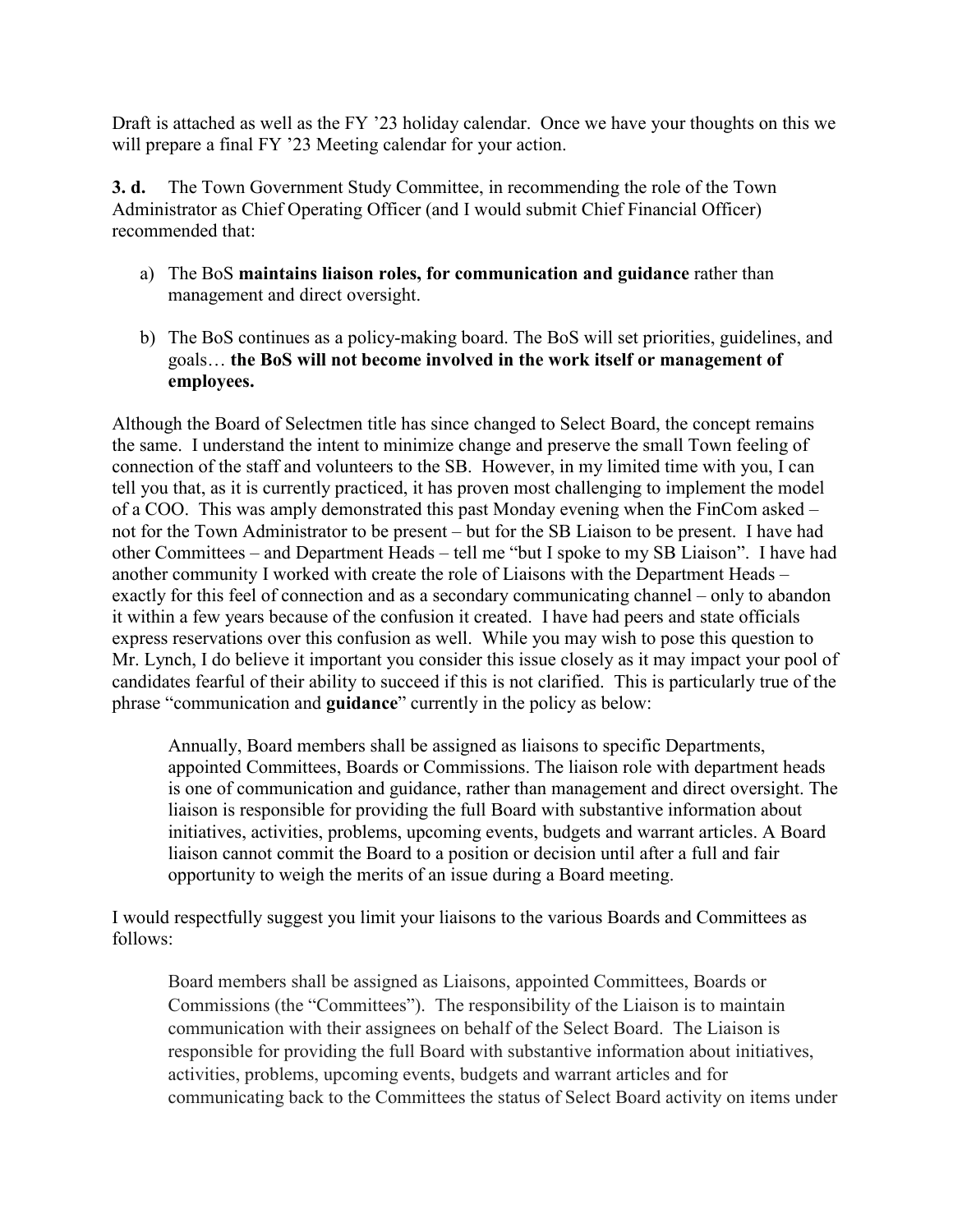the purview of those Committees. The Liaison is an observer and not an active participant. The Liaison shall not express an opinion, in particular as that of the Board's, unless it has been so voted. The Liaison shall recognize that the day-today support for these Committees comes through the Town Administrator's office and town staff and shall reinforce the role of the Town Administrator and staff support speaking to the Town Administrator whenever there is a question by the Committees of that support to understand the priorities that have been set and the resources available or needed to achieve that priority.

Whatever your decision, do please remember that the words only lay out the concept while it is the practice by the SB members that will determine the impact upon the TA as COO.

**3. e.** I'd like to walk you through a discussion of the highlights of issues perhaps worthy of expansion in the current Operating Procedures (Citizen Input, general or item by item, how long per/total and items you may have mentioned to me throughout my time with you.)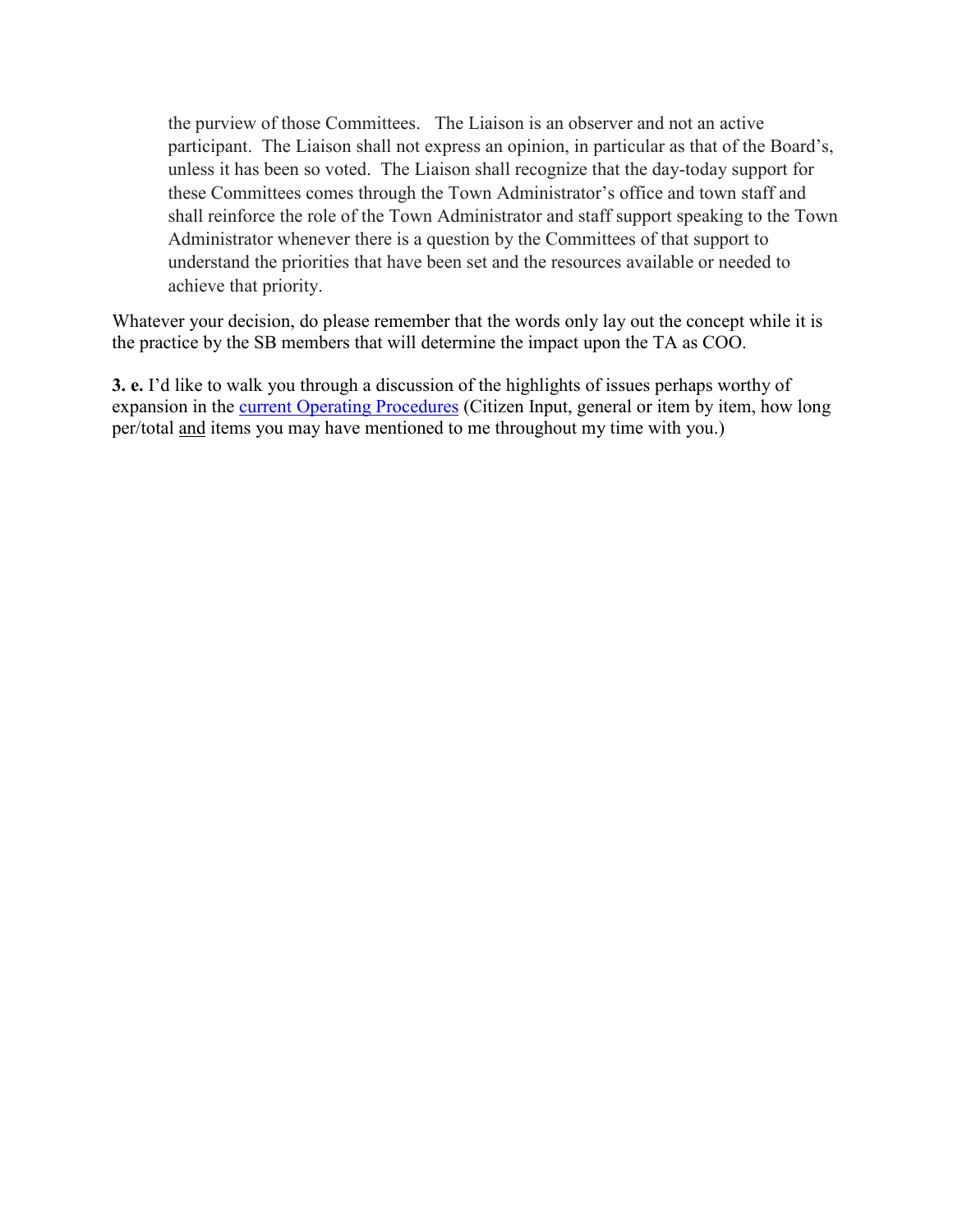Item 3a



#### BOXBOROUGH SELECT BOARD 29 Middle Road, Boxborough, Massachusetts 01719 Phone: (978) 264-1712 · Fax: (978) 264-3127 www.boxborough-ma.gov

Wesley Fowlks, Chair Leslie Fox, Clerk John Markiewicz Jennifer Campbell Diana Lipari

| <b>MEMORANDUM</b> |                                                                  |
|-------------------|------------------------------------------------------------------|
| To:               | B. Neville: Chair, FinCom                                        |
| From:             | Carter Terenzini, Interim Town Administrator $\int_{0}^{\infty}$ |
| Subject:          | End of Year Statutory Transfers                                  |
| Date:             | May 24, 2022                                                     |
| CC:               | R. Hudson; J. Aponte; L. McQuade; K. Pontbriand; SB              |
|                   |                                                                  |

This is to replace a prior Request for Transfer from the FinCom Reserve submitted by Mr. Hudson to pay invoices for the firm acting as the Interim Treasurer/Collector and Consultant to the Office. As of today the outstanding invoices are \$55,397.90. We are anticipating one last invoice of \$7,500+/-. Totaling \$62,900+/-. We have approximately \$250 remaining in the expense line time and believe we can get thru with an infusion of \$62,500. Below shows the proposed transfers to fund this request:

| <b>Transfer to Account</b>   |                                   |       | <b>Current Balance</b> |    | <b>Transfer Request</b> |    | Balance after Transfer |
|------------------------------|-----------------------------------|-------|------------------------|----|-------------------------|----|------------------------|
| 001-145-5306-0000            | <b>Treasurer Consulting</b>       | \$    | 277.70                 |    |                         |    | 62,777.70              |
|                              |                                   |       |                        |    |                         |    |                        |
| <b>Transfer From Account</b> |                                   |       |                        |    |                         |    |                        |
| 001-135-5112-0000            | <b>Accountant Salary</b>          | \$    | 24,601.11              | Ŝ  | $9,000.00$   \$         |    | 15,601.11              |
| 001-135-5154-0000            | Finance Director Stipend          | \$    | 6,000.00               | S  | 6,000.00                | S  |                        |
| 001-135-5301-0000            | <b>Accountant Audit</b>           | \$    | 5,345.00               | Ś  | 5,000.00                | -S | 345.00                 |
| 001-156-5582-0000            | <b>Tech Hardware</b>              | \$    | 40,407.35              | S  | 12,500.00               | S  | 27,907.35              |
| 001-241-5112-0000            | <b>Building Inspector Salary</b>  | \$    | 47,474.65              | \$ | 17,500.00               | S  | 29,974.65              |
| 001-529-5116-0000            | <b>Community Svc Coord Salary</b> | \$    | 23,176.35              | \$ | 12,500.00               | S  | 10,676.35              |
|                              |                                   | Total |                        |    | 62,500.00               |    |                        |

Mr. Hudson will be available tonight to address any concerns about the remaining balances but they should be sufficient to get us thru the end of the year.

As to several other items on your agenda; I would ask that you defer several items (Financial Management Legacy issues together w/the audit you suggest, the Hotel abatement granted by the ATB in CY 2020 but never entered into your assessing records, and the proposed process for addressing remaining staffing shortages) until I and the entire Finance Team can be with you to answer any questions over what they found upon entry, what they find daily, the status - as we know it – of the multitude of Management Letters accompanying your annual audits and the like.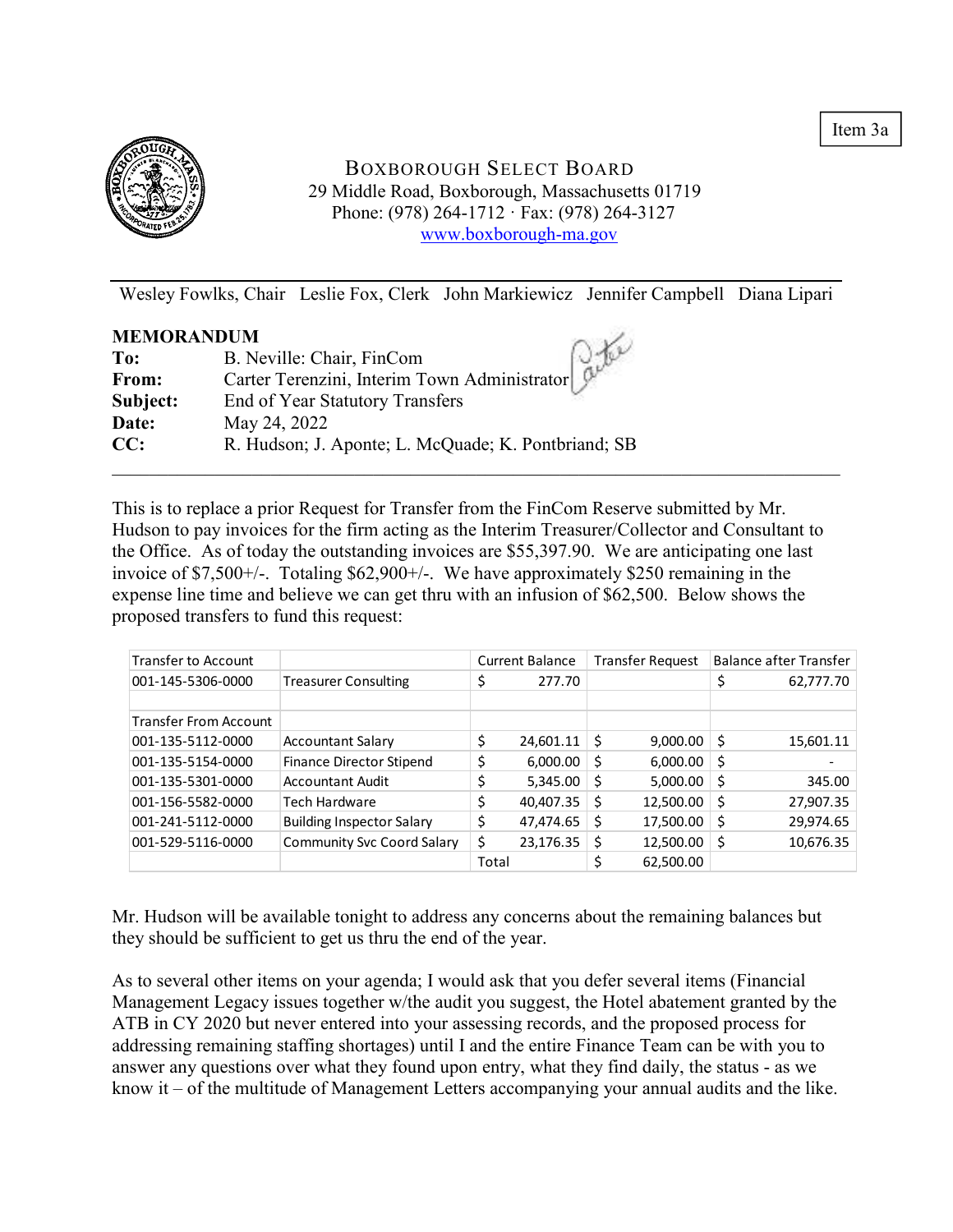#### **Boxborough Town Administrator Screening Panel**

Item 3b

#### Panel Charge DRAFT 05/23/22

The Town Administrator Screening Panel is responsible for presenting the names of 3-4 individuals, who shall be considered finalists, to the Boxborough Select Board for consideration as appointment as the Town Administrator of Boxborough. The Screening Panel members shall use their best judgment and understanding of the criteria for selection of the Town Administrator that is outlined in the Position Statement that has been prepared by the Town's recruitment consultant with the input and information of the Select Board and other town officials; and that will be utilized in conducting outreach to solicit candidates for the position. The Screening Panel shall work collaboratively with the Town's recruitment consultant in executing their responsibilities.

The Screening Panel's work shall include:

- 1. Meet to choose a Panel Chairperson and Clerk
- 2. Meet with the Town's Recruitment Consultant to discuss questions regarding the Position Statement, review process of interviews, discuss questions as prepared by recruitment consultant and possible additional questions, and set interview dates.
- 3. Receive and review resumes of Semi-finalists as presented by the recruitment consultant.
- 4. Conduct interviews of selected candidates utilizing established questions.
- 5. Compare the experience, qualifications, and interview performance of candidates to identify and choose up to 4 unranked finalists for presentation to the Select Board, contingent upon a satisfactory reference background review by the recruitment consultant.
- 6. Meet with the recruitment consultant, as needed, to review the outcome of the reference and background checks.
- 7. Chairperson meets with the Select Board to present names and resumes of the Finalists for consideration and selection as Town Administrator.

It is anticipated that the work of the Screening Panel will be completed within four weeks of the first meeting, as called by the Town's recruitment consultant. The Panel shall function as a governmental body of the Town as defined in the Massachusetts Open Meeting Law and utilize the provisions of said law pertaining to Executive Session in order to act in the best interests of the Town.

To the extent permitted by law, the Screening Panel shall maintain the names and any information about the candidates in strict **confidence** until it votes its recommendations. Names and information pertaining to candidates not chosen as Finalists shall be retained as **confidential**.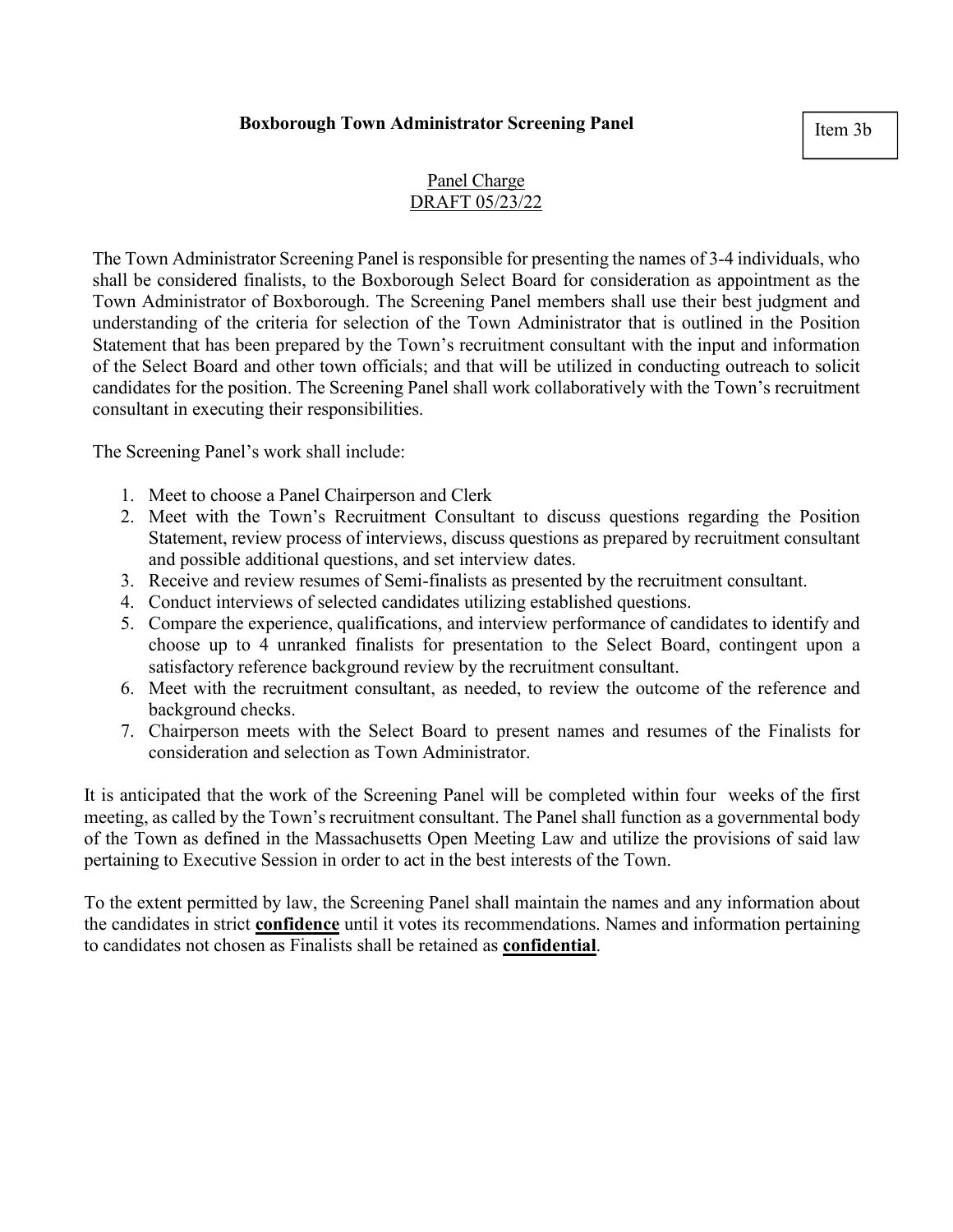## Calendar for July 2022-June 2023 (United States)

|                |                |    | <b>July 2022</b>     |       |          |           | August 2022 |       |                  |                      |                |          |          |    | September 2022 |    |                      |                |                |         |
|----------------|----------------|----|----------------------|-------|----------|-----------|-------------|-------|------------------|----------------------|----------------|----------|----------|----|----------------|----|----------------------|----------------|----------------|---------|
|                |                |    | Su Mo Tu We Th Fr Sa |       |          |           |             |       |                  | Su Mo Tu We Th Fr Sa |                |          |          |    |                |    | Su Mo Tu We Th Fr Sa |                |                |         |
|                |                |    |                      |       | 1        | 2         |             | 1     | 2                | 3                    | 4              | 5        | 6        |    |                |    |                      | 1              | $\overline{2}$ | 3       |
| 3              | 4              | 5  | 6                    | 7     | 8        | 9         | 7           | 8     | 9                | 10                   | 11             | 12       | 13       |    |                | (ව | 7                    | 8              | 9              | 10      |
| 10             | 11             | 12 | 13                   | 14    | 15       | 16        | 14          | 15    | 16               | 17                   | 18             | 19       | 20       | 11 | 12             | 13 | 14                   | 15 16          |                | 17      |
| 17             | 18             | 19 | 20                   | 21    | 22       | 23        | 21          | 22    | 23               | 24                   |                | 25 26 27 |          | 18 | 19             | 20 | 21                   |                | 22 23 24       |         |
| 24             | 25             | 26 | 27                   |       | 28 29    | 30        | 28          | 29    | 30               | 31                   |                |          |          | 25 | 26             | 27 | 28                   | 29 30          |                |         |
| 31             |                |    |                      |       |          |           |             |       |                  |                      |                |          |          |    |                |    |                      |                |                |         |
|                |                |    | October 2022         |       |          |           |             |       |                  | November 2022        |                |          |          |    |                |    |                      |                |                |         |
|                |                |    |                      |       |          |           |             |       |                  |                      |                |          |          |    |                |    | December 2022        |                |                |         |
|                |                |    | Su Mo Tu We Th Fr Sa |       |          |           |             |       |                  | Su Mo Tu We Th Fr Sa |                |          |          |    |                |    | Su Mo Tu We Th Fr Sa |                | $\overline{2}$ |         |
| 2              | 3              | 4  | 5                    | 6     | 7        | 8         | 6           | 7     | 1<br>(8)         | 2<br>9               | 3<br>10        | 4<br>11  | 5.<br>12 | 4  | 5              | 6  | 7                    | 1<br>8         | 9              | 3<br>10 |
| 9              | 10             | 11 | 12                   | 13    | 14       | 15        | 13          | 14    | 15               | 16                   | 17             | 18       | 19       | 11 | 12             | 13 | 14                   | 15             | 16             | 17      |
| 16             | 17             | 18 | 19                   | 20 21 |          | 22        | 20          | 21    | 22               | 23                   |                | 24 25 26 |          | 18 | 19             | 20 | 21                   |                | 22 23 24       |         |
| 23             | 24             | 25 | 26 27 28 29          |       |          |           | 27          | 28    | 29 30            |                      |                |          |          | 25 | 26             | 27 | 28                   | 29 30 31       |                |         |
| 30             | 31             |    |                      |       |          |           |             |       |                  |                      |                |          |          |    |                |    |                      |                |                |         |
|                |                |    |                      |       |          |           |             |       |                  |                      |                |          |          |    |                |    |                      |                |                |         |
|                |                |    |                      |       |          |           |             |       |                  |                      |                |          |          |    |                |    |                      |                |                |         |
|                |                |    | January 2023         |       |          |           |             |       |                  | February 2023        |                |          |          |    |                |    | <b>March 2023</b>    |                |                |         |
|                |                |    | Su Mo Tu We Th Fr    |       |          | <b>Sa</b> |             |       |                  | Su Mo Tu We Th Fr Sa |                |          |          |    |                |    | Su Mo Tu We Th Fr Sa |                |                |         |
| 1              | $\overline{2}$ | 3  | 4                    | 5     | 6        | 7         |             |       |                  | 1                    | $\overline{2}$ | 3        | 4        |    |                |    | 1                    | $\overline{2}$ | 3              | 4       |
| 8              | 9              | 10 | 11                   | 12    | 13       | 14        | 5           | 6     | 7                | 8                    | 9              | 10       | 11       | 5  | 6              | 7  | 8                    | $\mathbf{9}$   | 10             | 11      |
| 15             | 16             | 17 | 18                   |       | 19 20    | 21        | 12          | 13    | 14               | 15                   | 16             | -17      | 18       | 12 | 13             | 14 | 15                   | 16             | 17             | 18      |
| 22             | 23             | 24 | 25                   |       | 26 27 28 |           | 19          | 20    | 21               | 22 23 24 25          |                |          |          | 19 | 20             | 21 | 22                   | 23 24          |                | 25      |
| 29.            | 30 31          |    |                      |       |          |           | 26          | 27 28 |                  |                      |                |          |          | 26 | 27             | 28 | -29                  | 30 31          |                |         |
|                |                |    |                      |       |          |           |             |       |                  |                      |                |          |          |    |                |    |                      |                |                |         |
|                |                |    | April 2023           |       |          |           |             |       |                  | May 2023             |                |          |          |    |                |    | <b>June 2023</b>     |                |                |         |
|                |                |    | Su Mo Tu We Th Fr Sa |       |          |           |             |       |                  | Su Mo Tu We Th Fr Sa |                |          |          |    |                |    | Su Mo Tu We Th Fr Sa |                |                |         |
|                |                |    |                      |       |          | 1         |             |       |                  | 3                    | 4              | 5        | 6        |    |                |    |                      | 1              | 2              | 3       |
| $\overline{2}$ | 3              | 4  | 5                    | 6     | 7        | 8         |             |       |                  | 10                   | 11             | 12       | 13       | 4  | 5              | 6  | 7                    | 8              | 9              | 10      |
| 9              | 10             | 11 | 12                   | 13    | 14       | 15        | 14          |       | $15 \, 16$       | 17                   | 18             | 19       | -20      | 11 | 12             | 13 | 14                   | 15             | 16             | 17      |
| 16             | (17)           | 18 | 19                   |       | 20 21    | 22        | 21          | 22    | $\widetilde{23}$ | 24                   |                | 25 26 27 |          | 18 | 19             | 20 | 21                   | 22 23          |                | 24      |
| 23<br>30       | 24 25          |    | 26                   |       | 27 28 29 |           | 28          | 29    | 30               | 31                   |                |          |          | 25 | 26             | 27 | 28                   | 29 30          |                |         |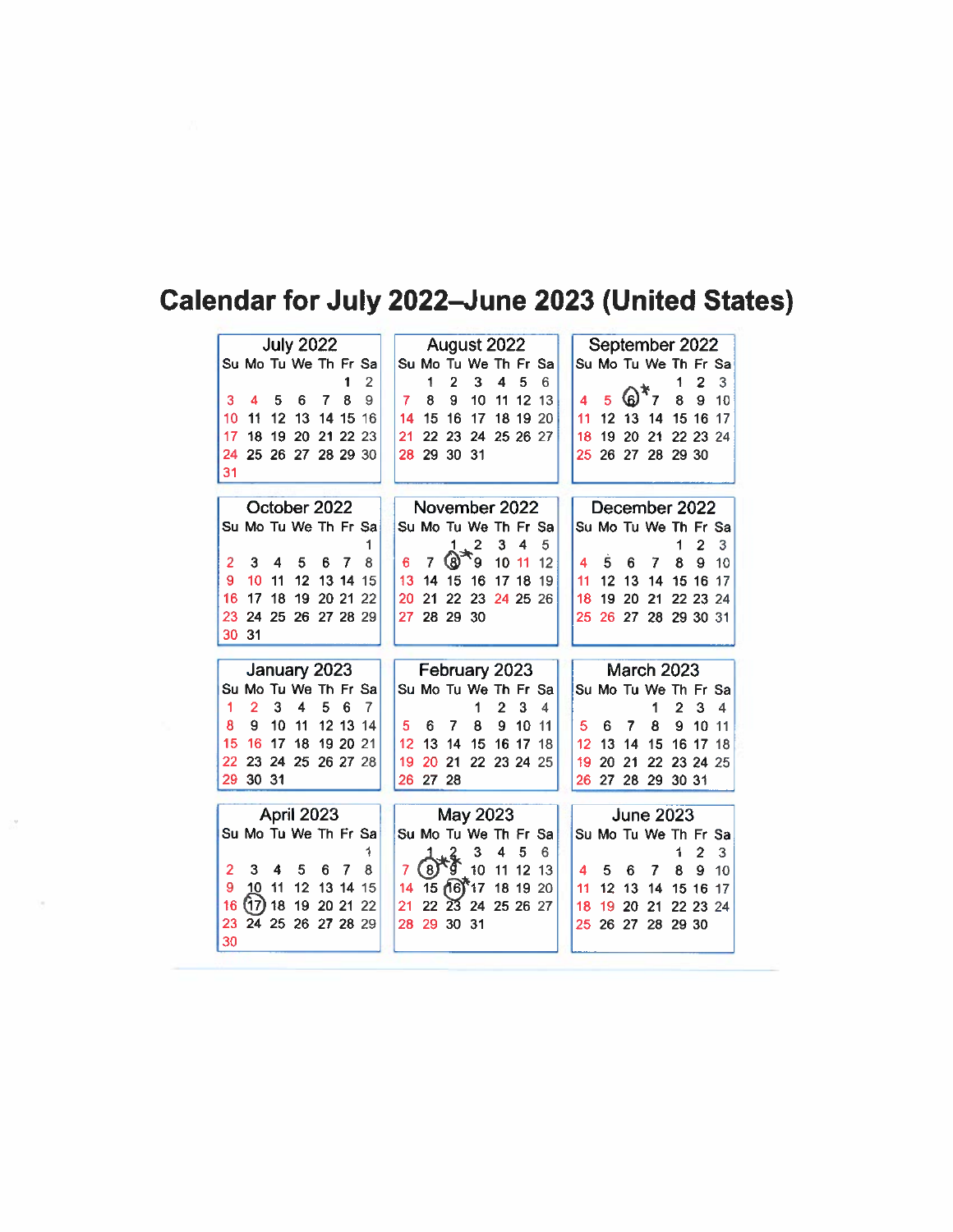|                       |                               | Holidays:                               |                              |
|-----------------------|-------------------------------|-----------------------------------------|------------------------------|
| Jul 4, 2022           | Independence Day              | Dec 25, 2022 Christmas Day              | Feb 20, 2023 Presidents' Day |
| Sep 5, 2022 Labor Day |                               | Dec 26, 2022 'Christmas Day' day off    | May 29, 2023 Memorial Day    |
|                       | Oct 10, 2022 Columbus Day     | Jan 1, 2023 New Year's Day              | Jun 19, 2023 Juneteenth      |
|                       | Nov 11, 2022 Veterans Day     | Jan 2, 2023 'New Year's Day' day off    | April 17 Patriots Day        |
|                       | Nov 24, 2022 Thanksgiving Day | Jan 16, 2023 Martin Luther King Jr. Day |                              |

Calendar generated on www.timeanddate.com/calendar

Additionals \* 09/06; 11/08; 05/16 Town Elections

\*\* Town Meeting

 $\int_{4}^{5t}3^{rd}$  Collision  $w/H$ olidays or  $TM = 7$ <br> $2^{nd}44^{th}$  Collision  $w/H$ olidays or  $TM = 5$  3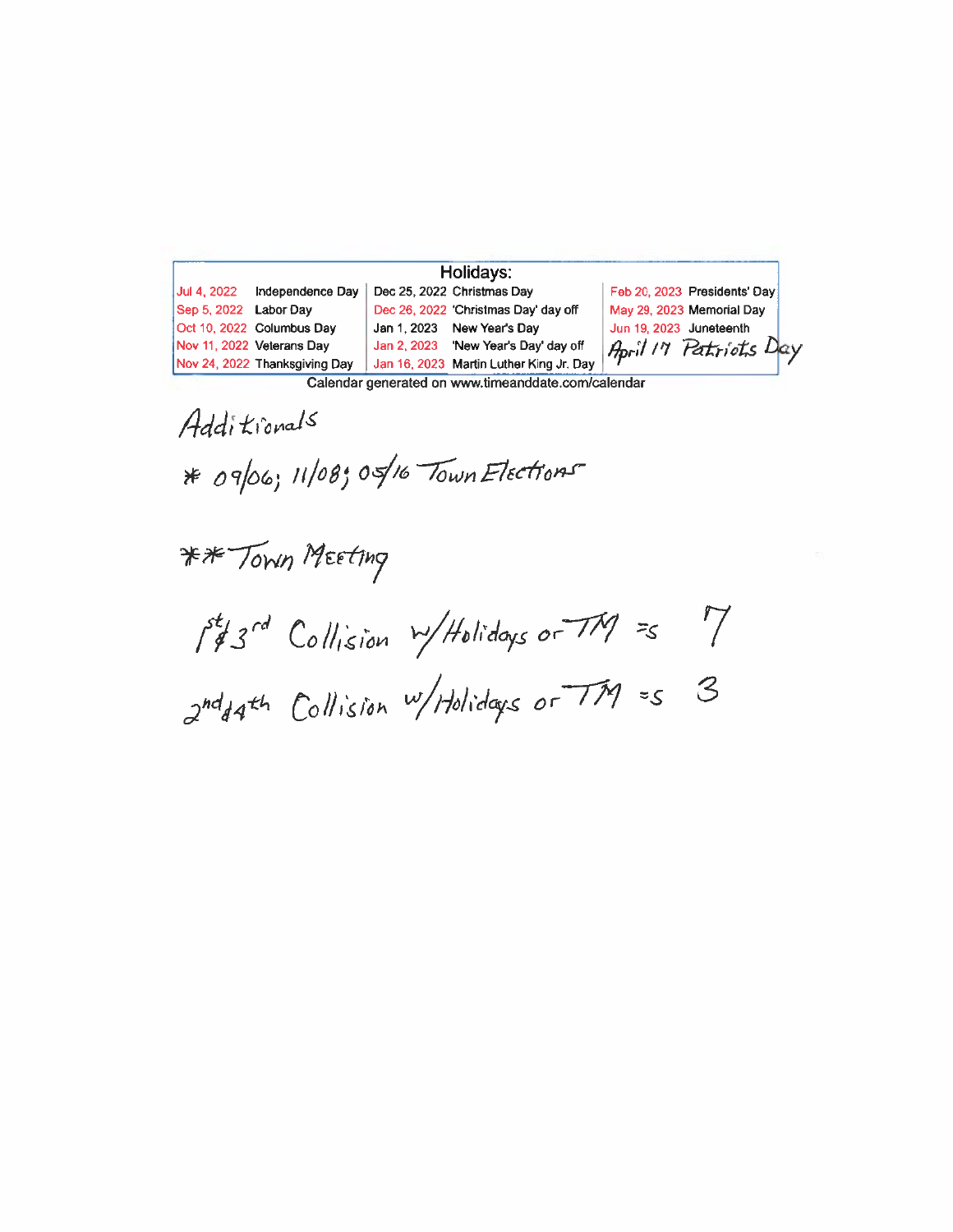# **Select Board Schedule**

May, 2022

#### June

- Elect officers
- Say Pledge of Allegiance
- Set meeting schedule
- Assign liaisons
- Appoint board members and staff

*Determine schedule for discussion/votes regarding field use fees*

#### July

Close out previous year budget

#### August

- Review goals for upcoming year
- Volunteer/Staff appreciation event

#### September

- Goal setting workshop (Saturday morning)
- Start process of Collective Bargaining Agreements (CBAs) and Department Head contract renewals

#### **October**

• Discuss possible warrant articles for ATM

#### November

• Tax classification hearing - adoption of residential factor

#### December

- Vote on warrant items sponsored by the Select Board
- Receive budget books

#### January

- Budget Saturday
- Capitol Saturday

#### February

- Vote on budget and warrant items
- Personnel Plan Classification Hearing
- Finalize CBAs and Department Head contracts

#### March

• Write recommendations for the warrant

Item 3c